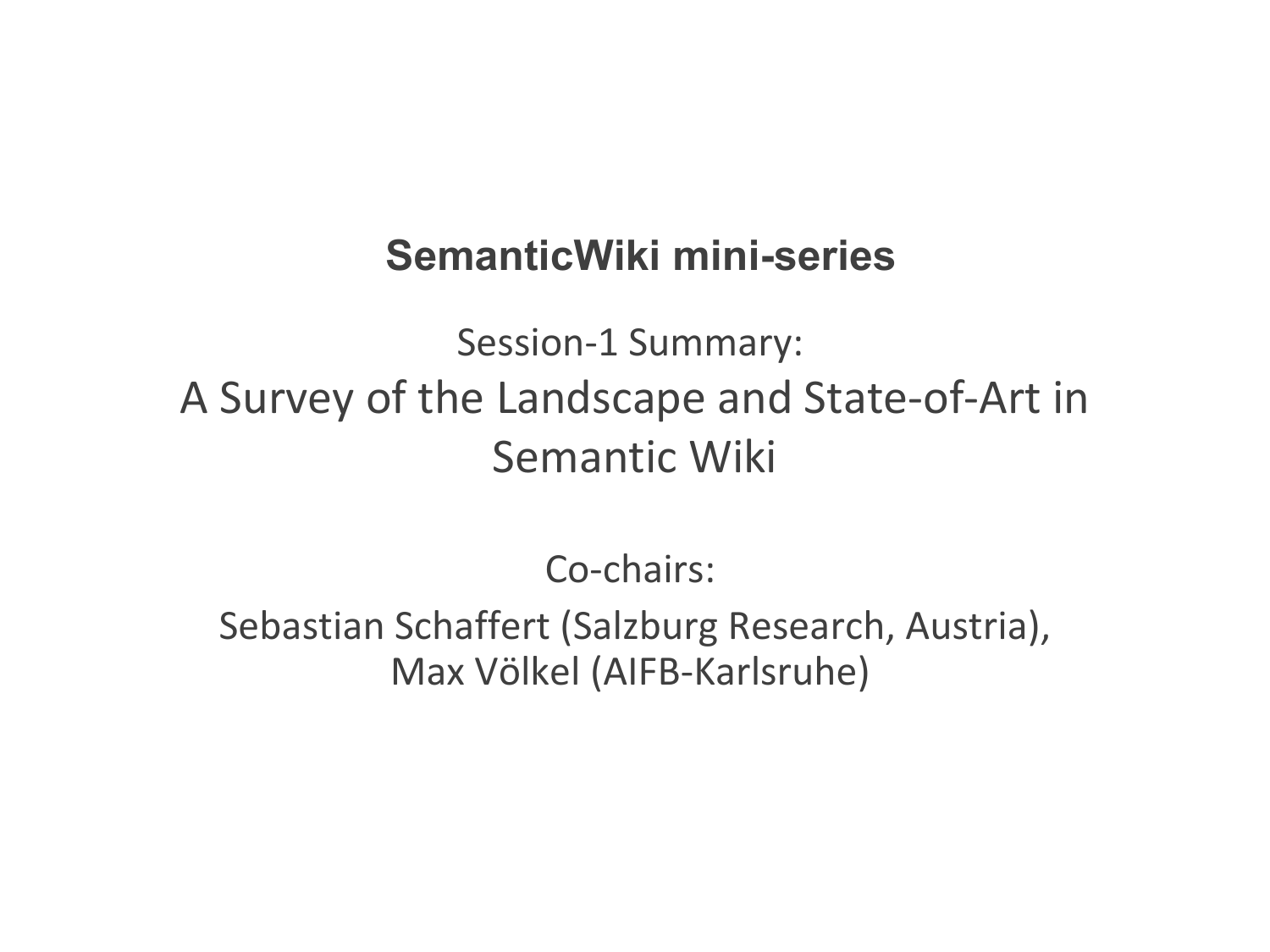Introduction

## Semantic Wikis

 annotation of existing structures with machine readable metadata

links carry meaning, typing of links, typing of pages

- context dependent adaptation and presentation different domains have different ways of presenting content, personal preferences, etc.
- improved, "intelligent", search and navigation queries to the structure, visualisation of structure, derived information
- improved interoperability between systems exchange of content, integration of different systems, agents, etc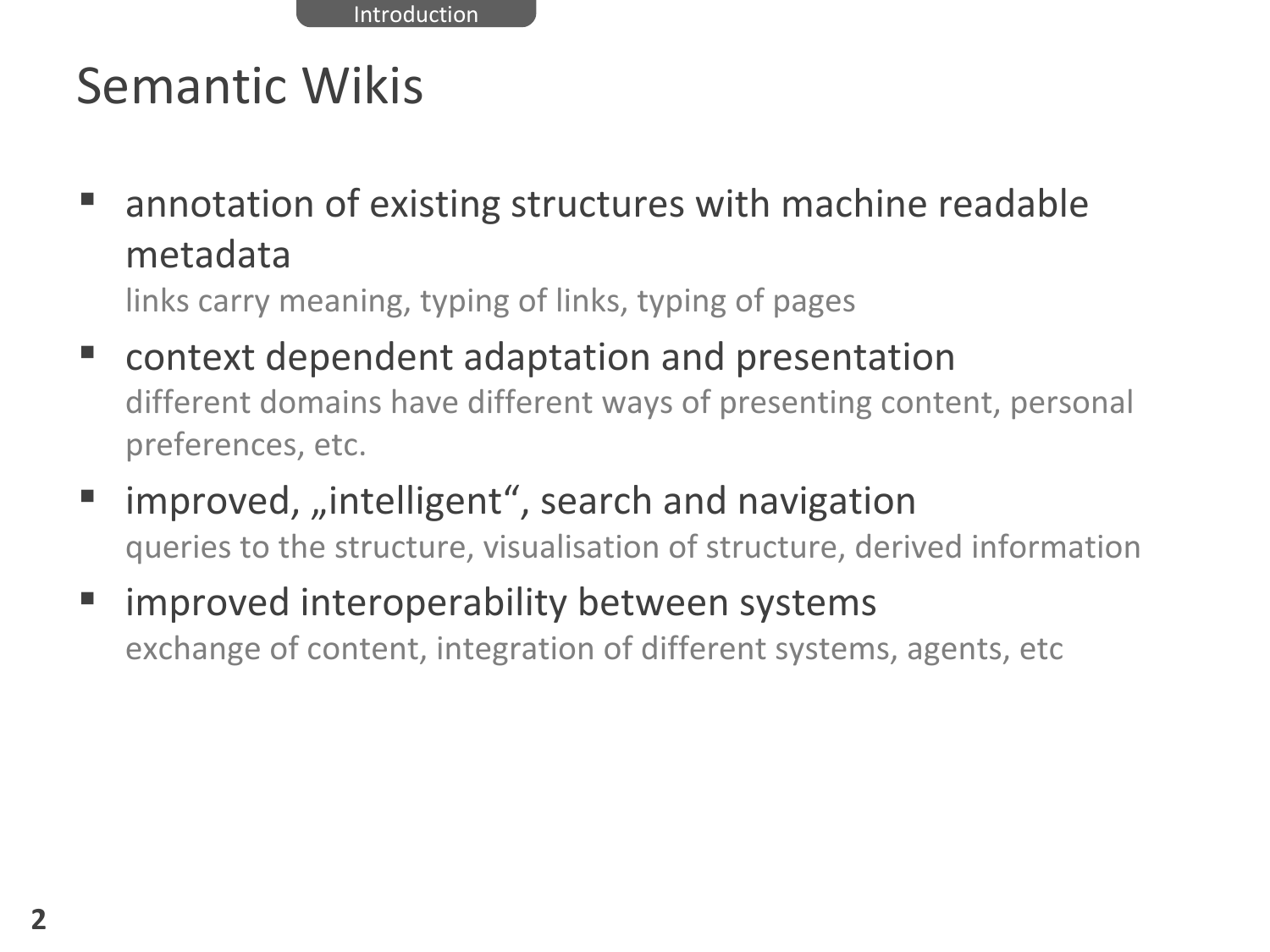# Semantic Wiki Engines

- AceWiki controlled english
- Artificial Memory personal knowledge management
- BOWiki biomedical domain
- Confluence Plugins [\(Metadata,](http://confluence.atlassian.com/display/CONFEXT/Metadata+Plugin) [Scaffolding\)](http://www.randombits.org/display/CONF/Scaffolding+Plugin) commercial
- Hypertext Knowledge Workbench personal knowledge management
- $\blacksquare$  IkeWiki core of KiWi project
	- SWiM offshoot of IkeWiki
- OntoWiki free-form database
- OpenRecord free-form database
- SweetWiki semantic tagging
- Semantic MediaWiki (MediaWiki extension) Semantic Wikipedia
	- HaloExtension extension of Semantic MediaWiki, browsing & refactoring
	- Semantic Forms free-form database
	- **E** ... Many more Semantic MediaWiki extensions
- SWOOKI a peer-to-peer based SemWiki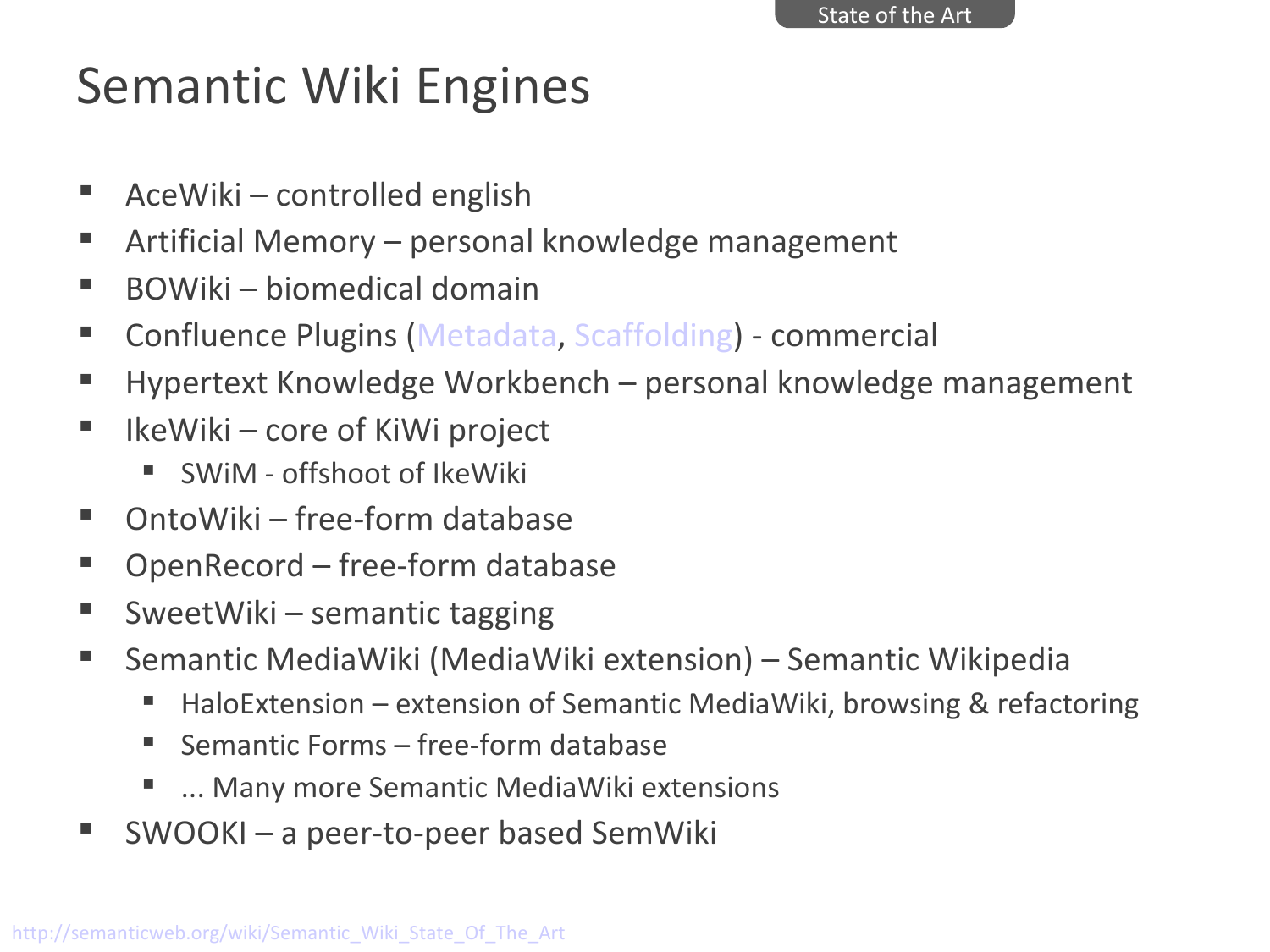## Semantic Wiki Application Areas

- Knowledge Management
- Semantic Wikipedia / Semantic Encyclopedia
- **E** eLearning
- Ontology Engineering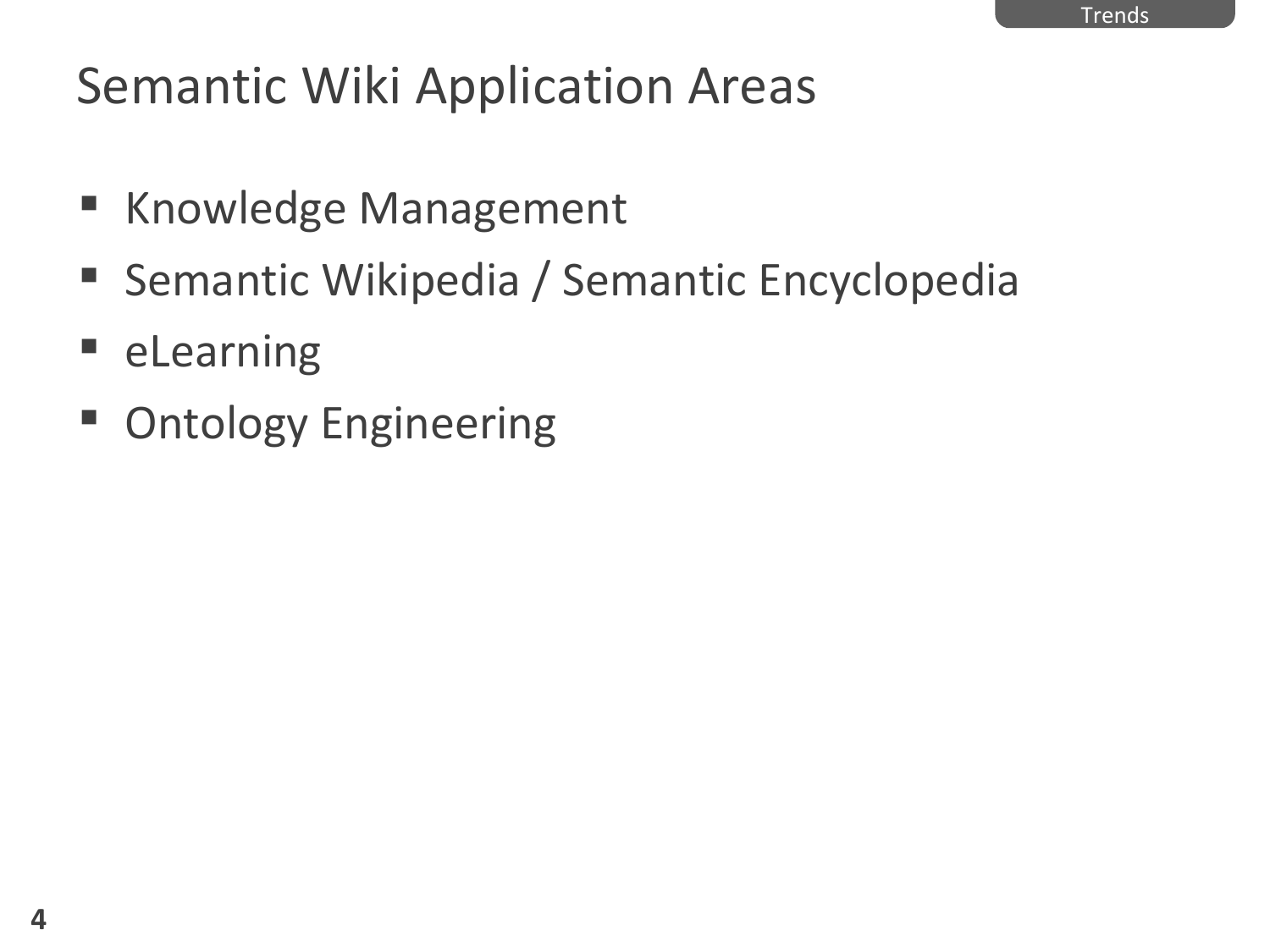## Semantic Wiki as Platform

- wiki as philosophy rather than technology: same principle holds for most other Web 2.0/Social Web applications
- **F** breaking information and system boundaries: integrating information and giving different perspectives on the same information
- Semantic Wikis as generic platform for developing many different kinds of Social Web applications